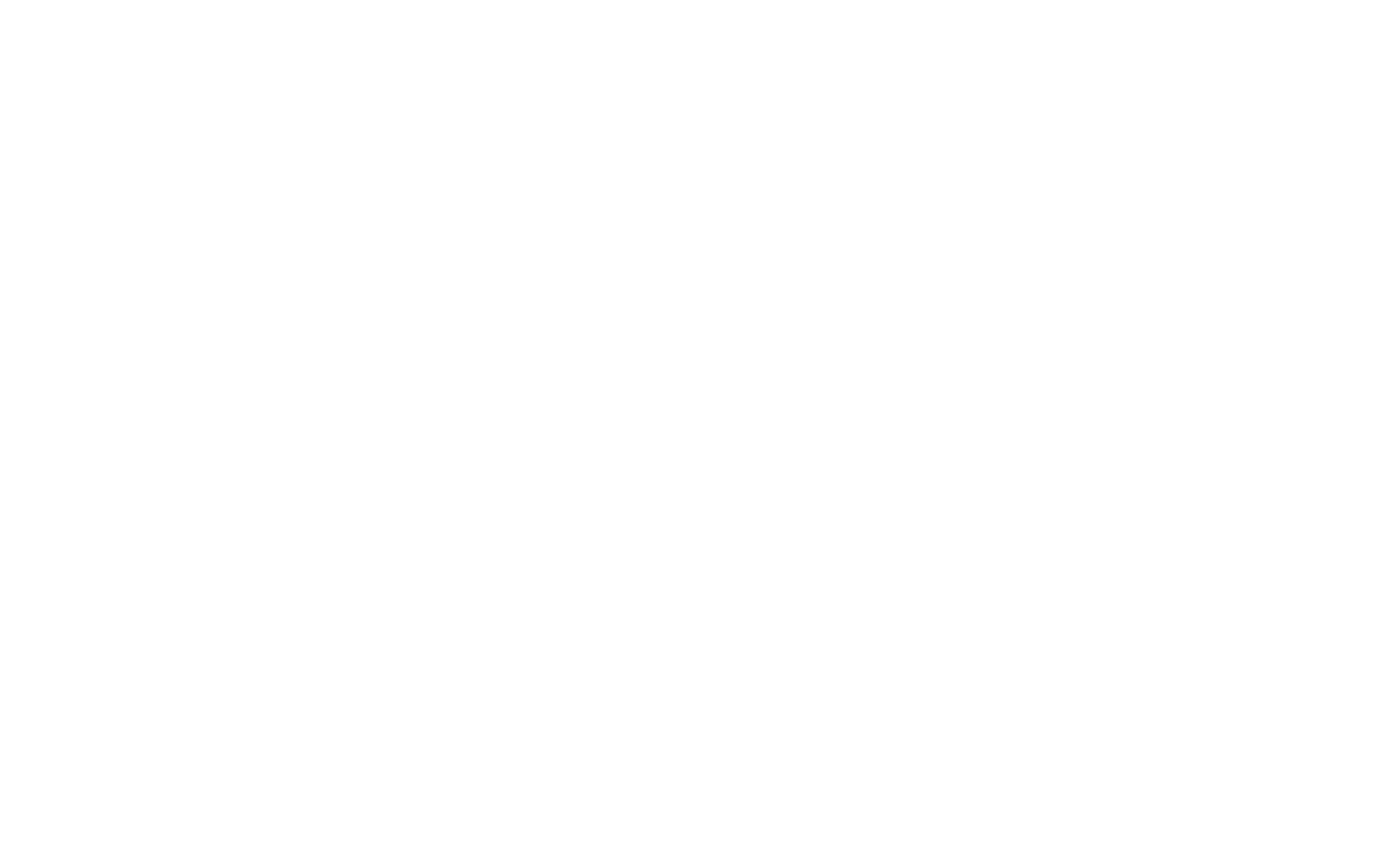## CONSEJO PROVINCIAL DE EDUCACION PAGINA: 1 JUNTA DE CLASIFICACION DE EDUCACION PRIMARIA FECHA DE EMISION:06/12/2021

# LISTADO DEFINITIVO DOCENTES TITULARES POR ESCUELA A¥O 2022.-

 ÚÄÄÄÄÄÄÄÄÄÄÄÄÄÄÄÄÄÄÄÄÄÄÄÄÄÄÄÄÄÄÄÄÄÄÄÄÄÄÄÄÄÄÄÄÄÄÄÄÄÄÄÄÄÄÄÄÄÄÄÄÄÄÄÄÄÄÄÄÄÄÄÄÄÄÄÄÄ¿ <sup>3</sup>Localidad: Julia Dufour **Establecimiento: ESCUELA N 30** 3 ÀÄÄÄÄÄÄÄÄÄÄÄÄÄÄÄÄÄÄÄÄÄÄÄÄÄÄÄÄÄÄÄÄÄÄÄÄÄÄÄÄÄÄÄÄÄÄÄÄÄÄÄÄÄÄÄÄÄÄÄÄÄÄÄÄÄÄÄÄÄÄÄÄÄÄÄÄÄÙ

 ----------------------------------------------------------------------------------------------------------------------------------------------------------------------------- Nro Apellido y Nombre Tit A.P. ---- SERVICIOS DOCENTES ----- Ant. Cult Resi. M.A. ATP O.T. PUBL ACTIVIDADES C.C. J.E. OTRO S.D.I Aldp PUNT. OBSERVAC. PREMIOS Ord M.A/E Vic Dir Sup S.T. Voc D.N. Asis Dict LOC PROV NA/IN GRAL. -----------------------------------------------------------------------------------------------------------------------------------------------------------------------------

 ÚÄÄÄÄÄÄÄÄÄÄÄÄÄÄÄÄÄÄÄÄÄÄÄÄÄÄÄÄÄÄÄÄÄÄÄÄÄÄÄÄÄÄÄÄÄÄÄÄÄÄÄÄÄÄÄÄÄÄÄÄÄÄÄÄÄÄÄÄÄÄÄÄÄÄÄÄÄÄÄÄÄÄÄÄÄ¿ <sup>3</sup> VICEDIRECTORES CON 3 A¥OS EN CONDICIONES DE ACCEDER A LA DIRECCION <sup>3</sup> ÀÄÄÄÄÄÄÄÄÄÄÄÄÄÄÄÄÄÄÄÄÄÄÄÄÄÄÄÄÄÄÄÄÄÄÄÄÄÄÄÄÄÄÄÄÄÄÄÄÄÄÄÄÄÄÄÄÄÄÄÄÄÄÄÄÄÄÄÄÄÄÄÄÄÄÄÄÄÄÄÄÄÄÄÄÄÙ

1 IBARRA MARIA JOSE 9 3.00 0.90 3.00 10.00 0.60 2.50 3.00 32.00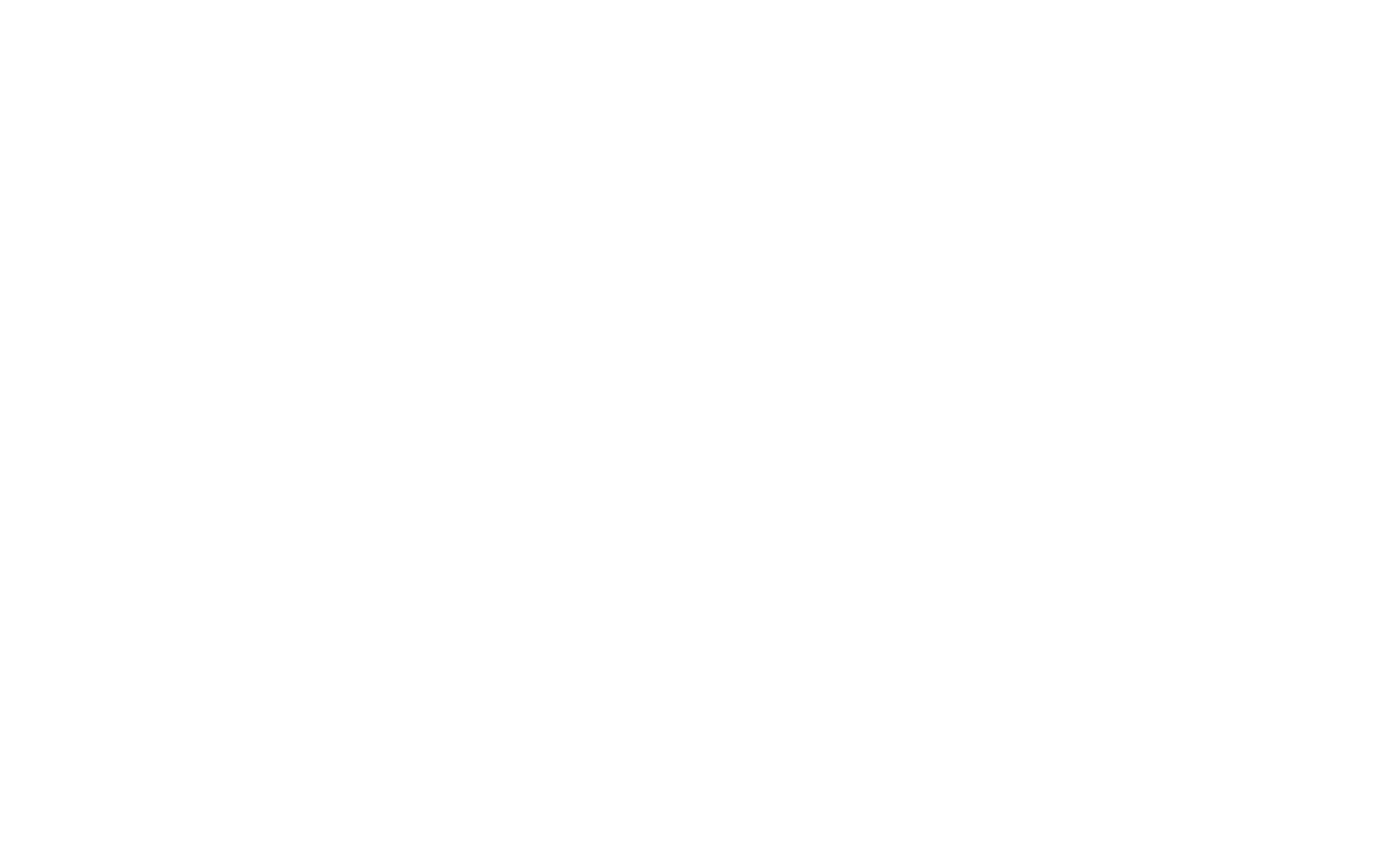### CONSEJO PROVINCIAL DE EDUCACION PAGINA: 2 JUNTA DE CLASIFICACION DE EDUCACION PRIMARIA FECHA DE EMISION:06/12/2021

## LISTADO DEFINITIVO DOCENTES TITULARES POR ESCUELA A¥O 2022. -

 ÚÄÄÄÄÄÄÄÄÄÄÄÄÄÄÄÄÄÄÄÄÄÄÄÄÄÄÄÄÄÄÄÄÄÄÄÄÄÄÄÄÄÄÄÄÄÄÄÄÄÄÄÄÄÄÄÄÄÄÄÄÄÄÄÄÄÄÄÄÄÄÄÄÄÄÄÄÄ¿ <sup>3</sup>Localidad: Rio Turbio **Establecimiento: ESCUELA N 54** 3 ÀÄÄÄÄÄÄÄÄÄÄÄÄÄÄÄÄÄÄÄÄÄÄÄÄÄÄÄÄÄÄÄÄÄÄÄÄÄÄÄÄÄÄÄÄÄÄÄÄÄÄÄÄÄÄÄÄÄÄÄÄÄÄÄÄÄÄÄÄÄÄÄÄÄÄÄÄÄÙ

 ----------------------------------------------------------------------------------------------------------------------------------------------------------------------------- Nro Apellido y Nombre Tit A.P. ---- SERVICIOS DOCENTES ----- Ant. Cult Resi. M.A. ATP O.T. PUBL ACTIVIDADES C.C. J.E. OTRO S.D.I Aldp PUNT. OBSERVAC. PREMIOS Ord M.A/E Vic Dir Sup S.T. Voc D.N. Asis Dict LOC PROV NA/IN GRAL. -----------------------------------------------------------------------------------------------------------------------------------------------------------------------------

1 YANCE LUIS ALEJANDRO 9 3.00 1.50 1.20 3.00 0.60 10.00 1.30 0.30 1<br>2 AVILA CLAUDIA 9 3.00 0.90 0.40 2 AVILA CLAUDIA 9 3.00 0.90 0.40 3.00 10.00 0.50 4.00 0.10 30.90 ÚÄÄÄÄÄÄÄÄÄÄÄÄÄÄÄÄÄÄÄÄÄÄÄÄÄÄÄÄÄÄÄÄÄÄÄÄÄÄÄÄÄÄÄÄÄÄÄÄÄÄÄÄÄÄÄÄÄÄÄÄÄÄÄÄÄÄÄÄÄÄÄÄÄÄÄÄÄÄÄÄÄÄÄÄÄ¿ <sup>3</sup> VICEDIRECTORES CON 2 A¥OS EN CONDICIONES DE ACCEDER A LA DIRECCION <sup>3</sup> ÀÄÄÄÄÄÄÄÄÄÄÄÄÄÄÄÄÄÄÄÄÄÄÄÄÄÄÄÄÄÄÄÄÄÄÄÄÄÄÄÄÄÄÄÄÄÄÄÄÄÄÄÄÄÄÄÄÄÄÄÄÄÄÄÄÄÄÄÄÄÄÄÄÄÄÄÄÄÄÄÄÄÄÄÄÄÙ

1 DIAZ CRISTINA LORENA 9 2.00 0.60 4.40 3.00 0.20 10.00 1.40 0.30 8

| Т.          | PUBL | LOC PROV NA/IN        | ACTIVIDADES C.C. J.E. OTRO S.D.I AI dp PUNT. OBSERVAC. PREMIOS<br>GRAL. |  |
|-------------|------|-----------------------|-------------------------------------------------------------------------|--|
|             |      |                       |                                                                         |  |
| . 25<br>.00 |      | $0.35$ $0.10$<br>0.10 | 31.60<br>30.90                                                          |  |
| . 75        |      | 0.10                  | 39.75                                                                   |  |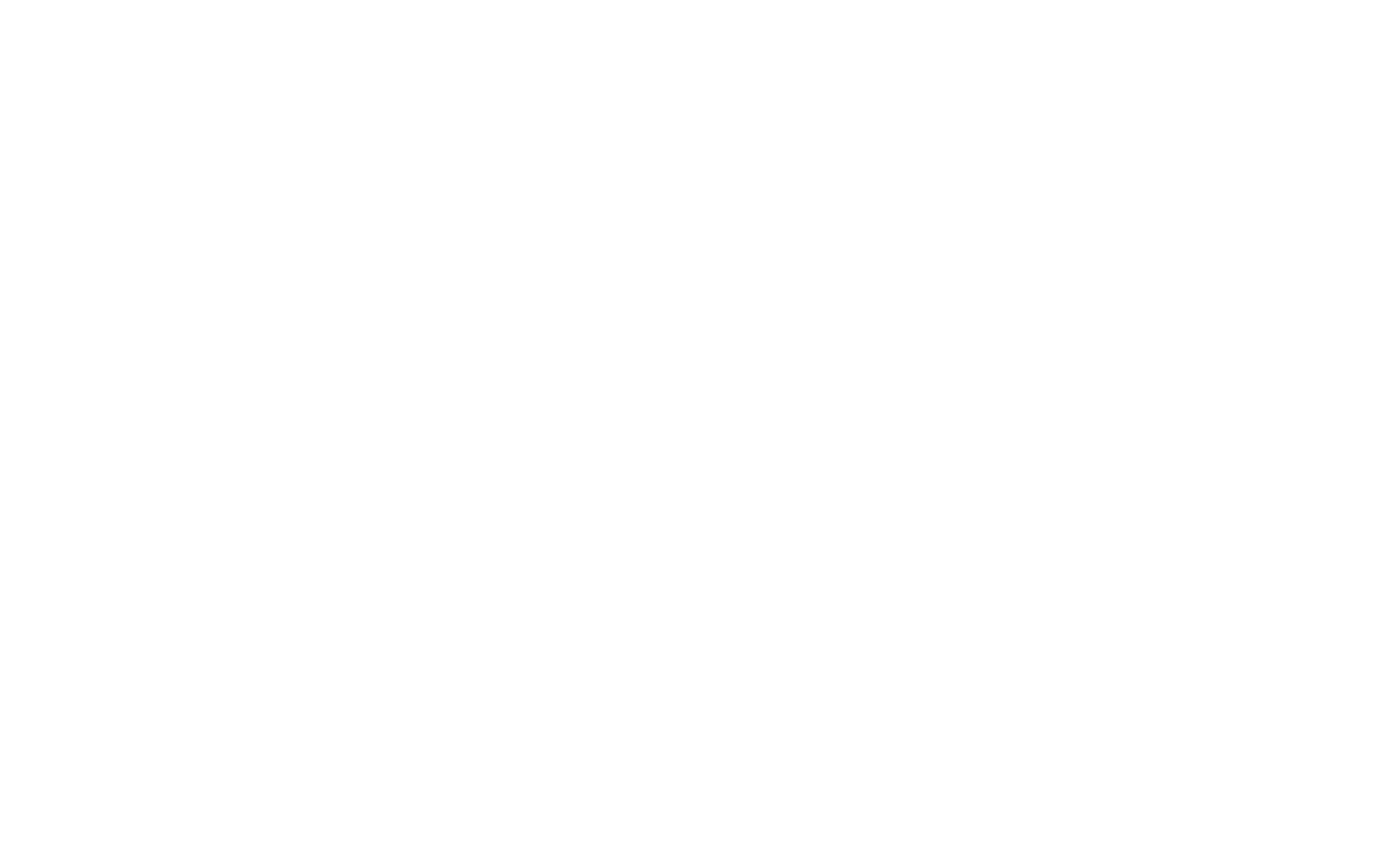## CONSEJO PROVINCIAL DE EDUCACION PAGINA: 3 JUNTA DE CLASIFICACION DE EDUCACION PRIMARIA FECHA DE EMISION:06/12/2021

# LISTADO DEFINITIVO DOCENTES TITULARES POR ESCUELA A¥O 2022.-

 ÚÄÄÄÄÄÄÄÄÄÄÄÄÄÄÄÄÄÄÄÄÄÄÄÄÄÄÄÄÄÄÄÄÄÄÄÄÄÄÄÄÄÄÄÄÄÄÄÄÄÄÄÄÄÄÄÄÄÄÄÄÄÄÄÄÄÄÄÄÄÄÄÄÄÄÄÄÄ¿ <sup>3</sup>Localidad: Rio Turbio **Establecimiento: ESCUELA N 60** 3 ÀÄÄÄÄÄÄÄÄÄÄÄÄÄÄÄÄÄÄÄÄÄÄÄÄÄÄÄÄÄÄÄÄÄÄÄÄÄÄÄÄÄÄÄÄÄÄÄÄÄÄÄÄÄÄÄÄÄÄÄÄÄÄÄÄÄÄÄÄÄÄÄÄÄÄÄÄÄÙ

 ----------------------------------------------------------------------------------------------------------------------------------------------------------------------------- Nro Apellido y Nombre Tit A.P. ---- SERVICIOS DOCENTES ----- Ant. Cult Resi. M.A. ATP O.T. PUBL ACTIVIDADES C.C. J.E. OTRO S.D.I Aldp PUNT. OBSERVAC. PREMIOS Ord M.A/E Vic Dir Sup S.T. Voc D.N. Asis Dict LOC PROV NA/IN GRAL. -----------------------------------------------------------------------------------------------------------------------------------------------------------------------------

 ÚÄÄÄÄÄÄÄÄÄÄÄÄÄÄÄÄÄÄÄÄÄÄÄÄÄÄÄÄÄÄÄÄÄÄÄÄÄÄÄÄÄÄÄÄÄÄÄÄÄÄÄÄÄÄÄÄÄÄÄÄÄÄÄÄÄÄÄÄÄÄÄÄÄÄÄÄÄÄÄÄÄÄÄÄÄ¿ <sup>3</sup> VICEDIRECTORES CON 3 A¥OS EN CONDICIONES DE ACCEDER A LA DIRECCION <sup>3</sup> ÀÄÄÄÄÄÄÄÄÄÄÄÄÄÄÄÄÄÄÄÄÄÄÄÄÄÄÄÄÄÄÄÄÄÄÄÄÄÄÄÄÄÄÄÄÄÄÄÄÄÄÄÄÄÄÄÄÄÄÄÄÄÄÄÄÄÄÄÄÄÄÄÄÄÄÄÄÄÄÄÄÄÄÄÄÄÙ

1 MAICHIL VERONICA DEL 9 3.20 2.10 3.00 10.00 0.10 3.00 0.10 30.50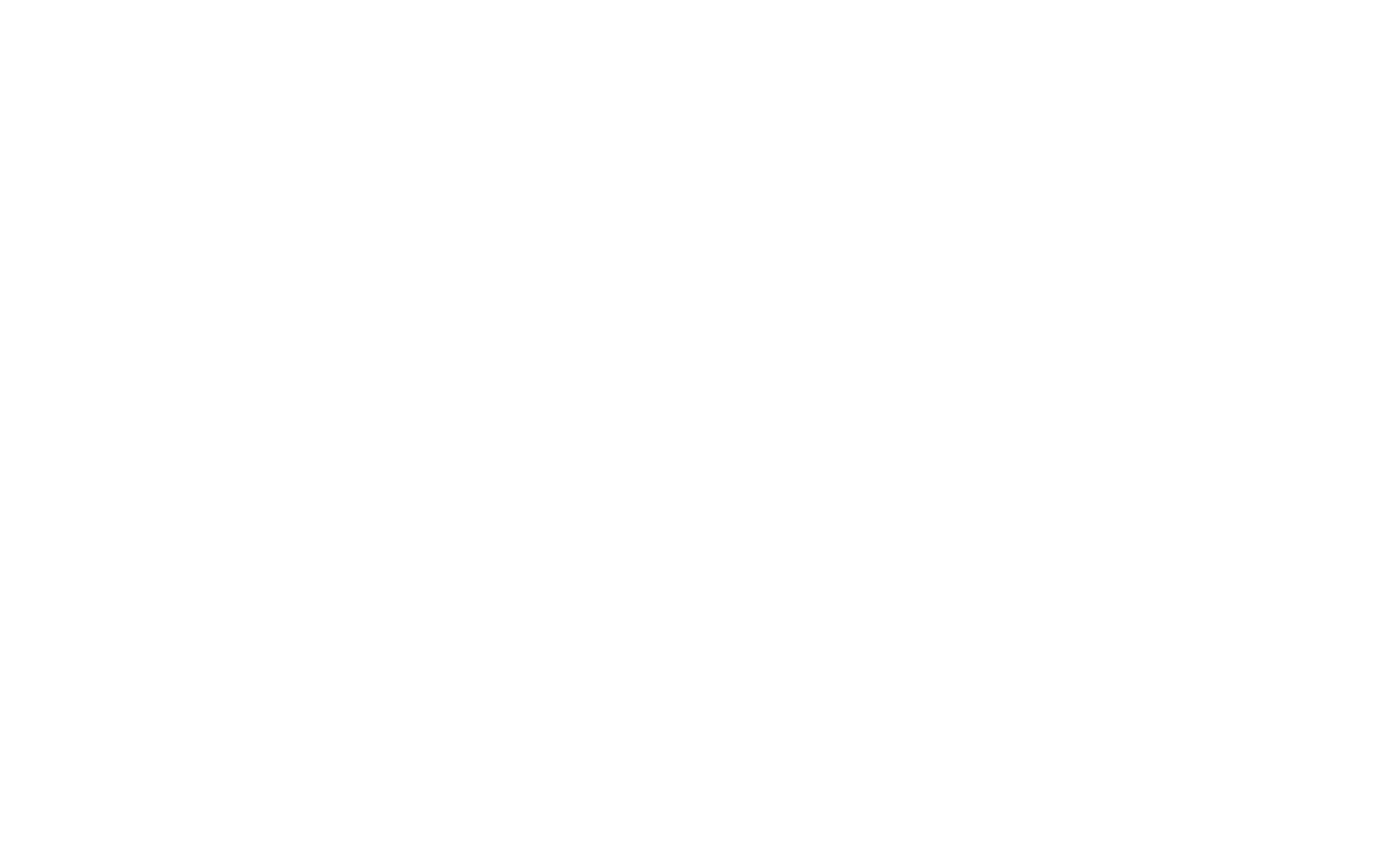## CONSEJO PROVINCIAL DE EDUCACION PAGINA: 4 JUNTA DE CLASIFICACION DE EDUCACION PRIMARIA FECHA DE EMISION:06/12/2021

# LISTADO DEFINITIVO DOCENTES TITULARES POR ESCUELA A¥O 2022.-

 ÚÄÄÄÄÄÄÄÄÄÄÄÄÄÄÄÄÄÄÄÄÄÄÄÄÄÄÄÄÄÄÄÄÄÄÄÄÄÄÄÄÄÄÄÄÄÄÄÄÄÄÄÄÄÄÄÄÄÄÄÄÄÄÄÄÄÄÄÄÄÄÄÄÄÄÄÄÄ¿ <sup>3</sup>Localidad:Rio Turbio **Establecimiento:ESCUELA N** 68 <sup>3</sup> ÀÄÄÄÄÄÄÄÄÄÄÄÄÄÄÄÄÄÄÄÄÄÄÄÄÄÄÄÄÄÄÄÄÄÄÄÄÄÄÄÄÄÄÄÄÄÄÄÄÄÄÄÄÄÄÄÄÄÄÄÄÄÄÄÄÄÄÄÄÄÄÄÄÄÄÄÄÄÙ

 ----------------------------------------------------------------------------------------------------------------------------------------------------------------------------- Nro Apellido y Nombre Tit A.P. ---- SERVICIOS DOCENTES ----- Ant. Cult Resi. M.A. ATP O.T. PUBL ACTIVIDADES C.C. J.E. OTRO S.D.I Aldp PUNT. OBSERVAC. PREMIOS Ord M.A/E Vic Dir Sup S.T. Voc D.N. Asis Dict LOC PROV NA/IN GRAL. -----------------------------------------------------------------------------------------------------------------------------------------------------------------------------

 ÚÄÄÄÄÄÄÄÄÄÄÄÄÄÄÄÄÄÄÄÄÄÄÄÄÄÄÄÄÄÄÄÄÄÄÄÄÄÄÄÄÄÄÄÄÄÄÄÄÄÄÄÄÄÄÄÄÄÄÄÄÄÄÄÄÄÄÄÄÄÄÄÄÄÄÄÄÄÄÄÄÄÄÄÄÄ¿ <sup>3</sup> VICEDIRECTORES CON 3 A¥OS EN CONDICIONES DE ACCEDER A LA DIRECCION <sup>3</sup> ÀÄÄÄÄÄÄÄÄÄÄÄÄÄÄÄÄÄÄÄÄÄÄÄÄÄÄÄÄÄÄÄÄÄÄÄÄÄÄÄÄÄÄÄÄÄÄÄÄÄÄÄÄÄÄÄÄÄÄÄÄÄÄÄÄÄÄÄÄÄÄÄÄÄÄÄÄÄÄÄÄÄÄÄÄÄÙ

1 CAPPELLA LILIANA 9 4.20 1.50 3.00 0.20 10.00 0.30 0.10 1.00 0.10 2.00 31.40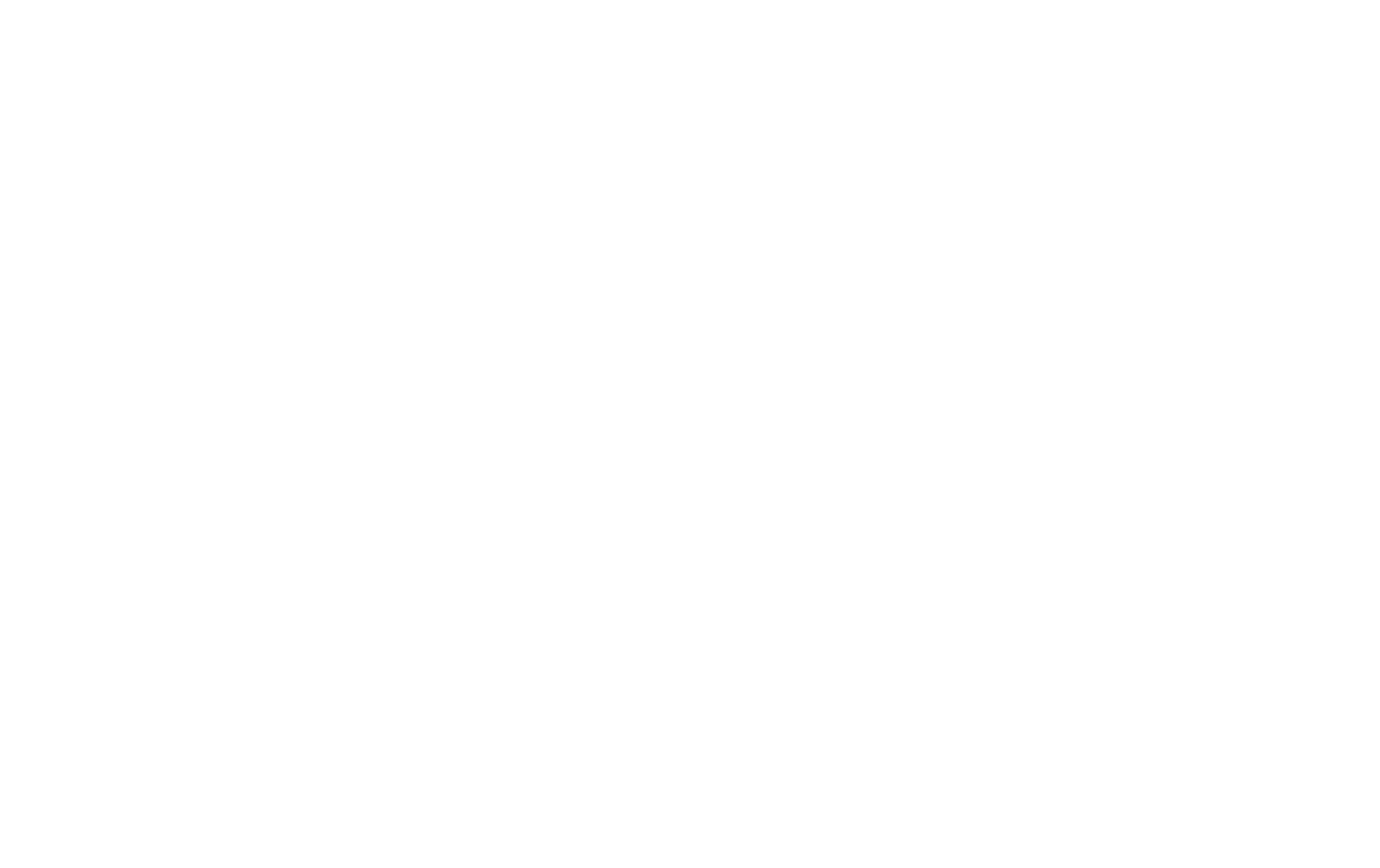### CONSEJO PROVINCIAL DE EDUCACION PAGINA: 5 JUNTA DE CLASIFICACION DE EDUCACION PRIMARIA FECHA DE EMISION:06/12/2021

# LISTADO DEFINITIVO DOCENTES TITULARES POR ESCUELA A¥O 2022.-

## ÚÄÄÄÄÄÄÄÄÄÄÄÄÄÄÄÄÄÄÄÄÄÄÄÄÄÄÄÄÄÄÄÄÄÄÄÄÄÄÄÄÄÄÄÄÄÄÄÄÄÄÄÄÄÄÄÄÄÄÄÄÄÄÄÄÄÄÄÄÄÄÄÄÄÄÄÄÄ¿ <sup>3</sup>Localidad: Julia Dufour **Establecimiento: ESCUELA N 30** 3 ÀÄÄÄÄÄÄÄÄÄÄÄÄÄÄÄÄÄÄÄÄÄÄÄÄÄÄÄÄÄÄÄÄÄÄÄÄÄÄÄÄÄÄÄÄÄÄÄÄÄÄÄÄÄÄÄÄÄÄÄÄÄÄÄÄÄÄÄÄÄÄÄÄÄÄÄÄÄÙ

 ----------------------------------------------------------------------------------------------------------------------------------------------------------------------------- Nro Apellido y Nombre Tit A.P. ---- SERVICIOS DOCENTES ----- Ant. Cult Resi. M.A. ATP O.T. PUBL ACTIVIDADES C.C. J.E. OTRO S.D.I Aldp PUNT. OBSERVAC. PREMIOS Ord M.A/E Vic Dir Sup S.T. Voc D.N. Asis Dict LOC PROV NA/IN GRAL. -----------------------------------------------------------------------------------------------------------------------------------------------------------------------------

| GAITAN CECILIA MIRNA |        | .40            |      | 3.00 1.00 10.00 1.00 0.20 6.00 |      |      | . 10 | 3.00 36.70 |
|----------------------|--------|----------------|------|--------------------------------|------|------|------|------------|
| 2 SOSA ZULMA ESTER   | 9 0.20 | 4.40 0.30 0.80 | 3.00 | 10.00                          | 0.20 | 0.05 |      | 3.00 30.95 |
| MORALES OLGA SUSANA  |        | 2.60           | 3.00 | 10.00                          |      | 0.10 |      | 3.00 29.95 |
| OBANDO LI LI ANA     |        | .80            | 2.90 | 10.00                          | 0.10 |      |      | 25.80      |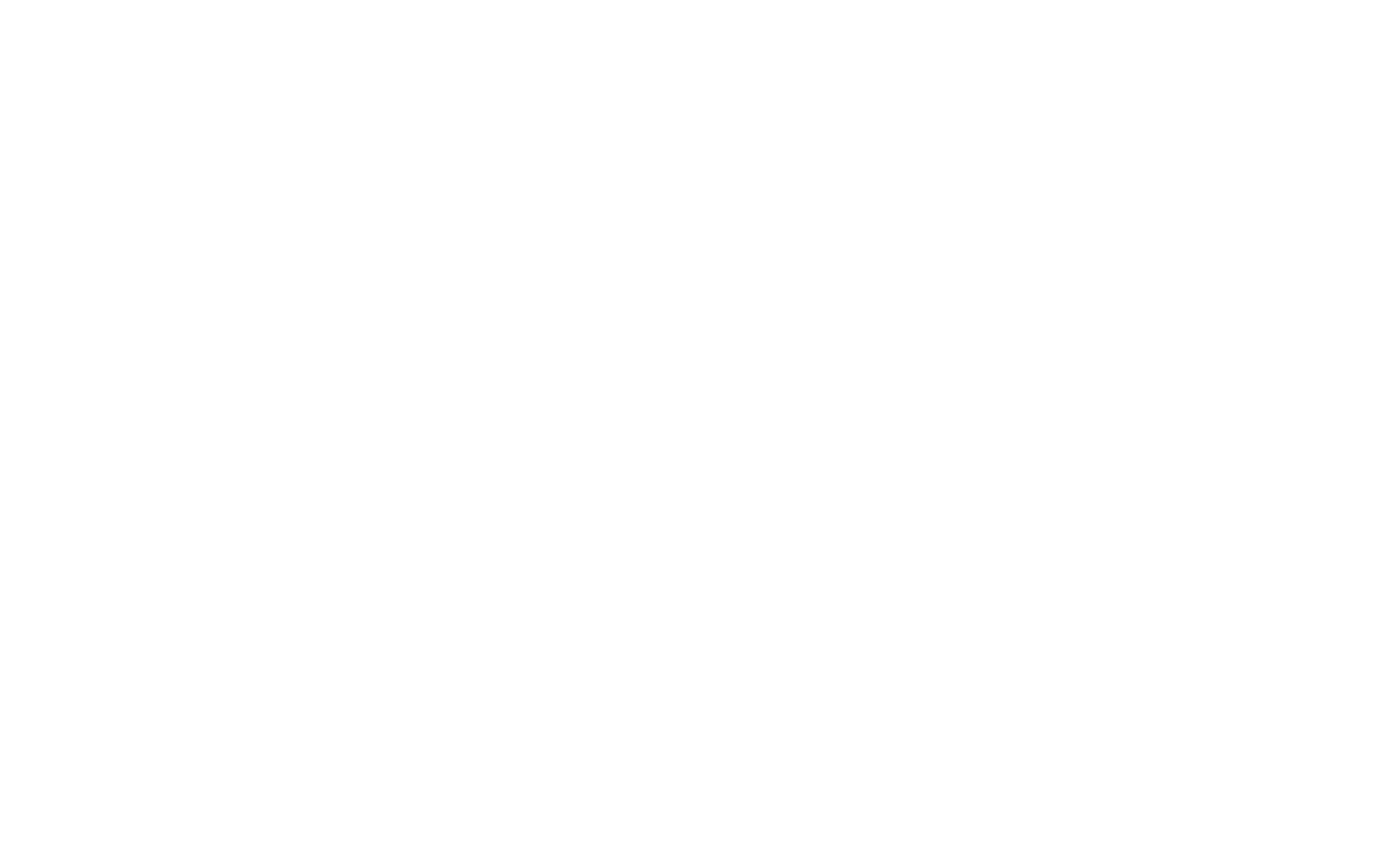### CONSEJO PROVINCIAL DE EDUCACION PAGINA: 6 JUNTA DE CLASIFICACION DE EDUCACION PRIMARIA FECHA DE EMISION:06/12/2021

# LISTADO DEFINITIVO DOCENTES TITULARES POR ESCUELA A¥O 2022.-

 ----------------------------------------------------------------------------------------------------------------------------------------------------------------------------- Nro Apellido y Nombre Tit A.P. ---- SERVICIOS DOCENTES ----- Ant. Cult Resi. M.A. ATP O.T. PUBL ACTIVIDADES C.C. J.E. OTRO S.D.I Aldp PUNT. OBSERVAC. PREMIOS Ord M.A/E Vic Dir Sup S.T. Voc D.N. Asis Dict LOC PROV NA/IN GRAL.

## ÚÄÄÄÄÄÄÄÄÄÄÄÄÄÄÄÄÄÄÄÄÄÄÄÄÄÄÄÄÄÄÄÄÄÄÄÄÄÄÄÄÄÄÄÄÄÄÄÄÄÄÄÄÄÄÄÄÄÄÄÄÄÄÄÄÄÄÄÄÄÄÄÄÄÄÄÄÄ¿ <sup>3</sup>Localidad: Rio Turbio **Establecimiento: ESCUELA N 54** 3 ÀÄÄÄÄÄÄÄÄÄÄÄÄÄÄÄÄÄÄÄÄÄÄÄÄÄÄÄÄÄÄÄÄÄÄÄÄÄÄÄÄÄÄÄÄÄÄÄÄÄÄÄÄÄÄÄÄÄÄÄÄÄÄÄÄÄÄÄÄÄÄÄÄÄÄÄÄÄÙ

| Nombre<br>Anel<br>. do<br>$\bigcap_{r}$ | SERVICIOS DOCENTES<br>------<br>$\frac{1}{2} \frac{1}{2} \frac{1}{2} \frac{1}{2} \frac{1}{2} \frac{1}{2} \frac{1}{2} \frac{1}{2} \frac{1}{2} \frac{1}{2} \frac{1}{2} \frac{1}{2} \frac{1}{2} \frac{1}{2} \frac{1}{2} \frac{1}{2} \frac{1}{2} \frac{1}{2} \frac{1}{2} \frac{1}{2} \frac{1}{2} \frac{1}{2} \frac{1}{2} \frac{1}{2} \frac{1}{2} \frac{1}{2} \frac{1}{2} \frac{1}{2} \frac{1}{2} \frac{1}{2} \frac{1}{2} \frac{$<br>Voc<br>Dir<br>Sun Si | M.A<br>ΔTΡ<br>lt Resi<br>. Ant<br>- ('111<br>Asis Dict | <b>PUBL</b><br>ACTIVIDADES C.C.<br>PROV NA/IN<br>. ೧೧ | <b>OBSERVA</b><br><b>PUNT</b><br><b>PREMIOS</b><br>Al dp<br>OTRO S.D.<br><b>GRAL</b> |  |  |  |  |  |
|-----------------------------------------|------------------------------------------------------------------------------------------------------------------------------------------------------------------------------------------------------------------------------------------------------------------------------------------------------------------------------------------------------------------------------------------------------------------------------------------------------|--------------------------------------------------------|-------------------------------------------------------|--------------------------------------------------------------------------------------|--|--|--|--|--|
|                                         |                                                                                                                                                                                                                                                                                                                                                                                                                                                      |                                                        |                                                       |                                                                                      |  |  |  |  |  |

| MORALES SANDRA MABEL              | 40 0.60 | 3.00 | 10.00 | 0.20 |                     | 3.00 32.60 |
|-----------------------------------|---------|------|-------|------|---------------------|------------|
| ' RODRIGUEZ ANA MARIA             | .00     | 3.00 | 10.00 | 0.10 | $\bigcap$ $\bigcap$ | 2.00 28.25 |
| VARAS MIRIAM                      | .20     | 3.00 | 10.00 |      |                     | 3.00 28.20 |
| <b>JORGE</b><br>NU¥EZ<br>LI ONETT | 20 0.30 | 3.00 | 10.00 | 0.30 | 0.20                | 28.00      |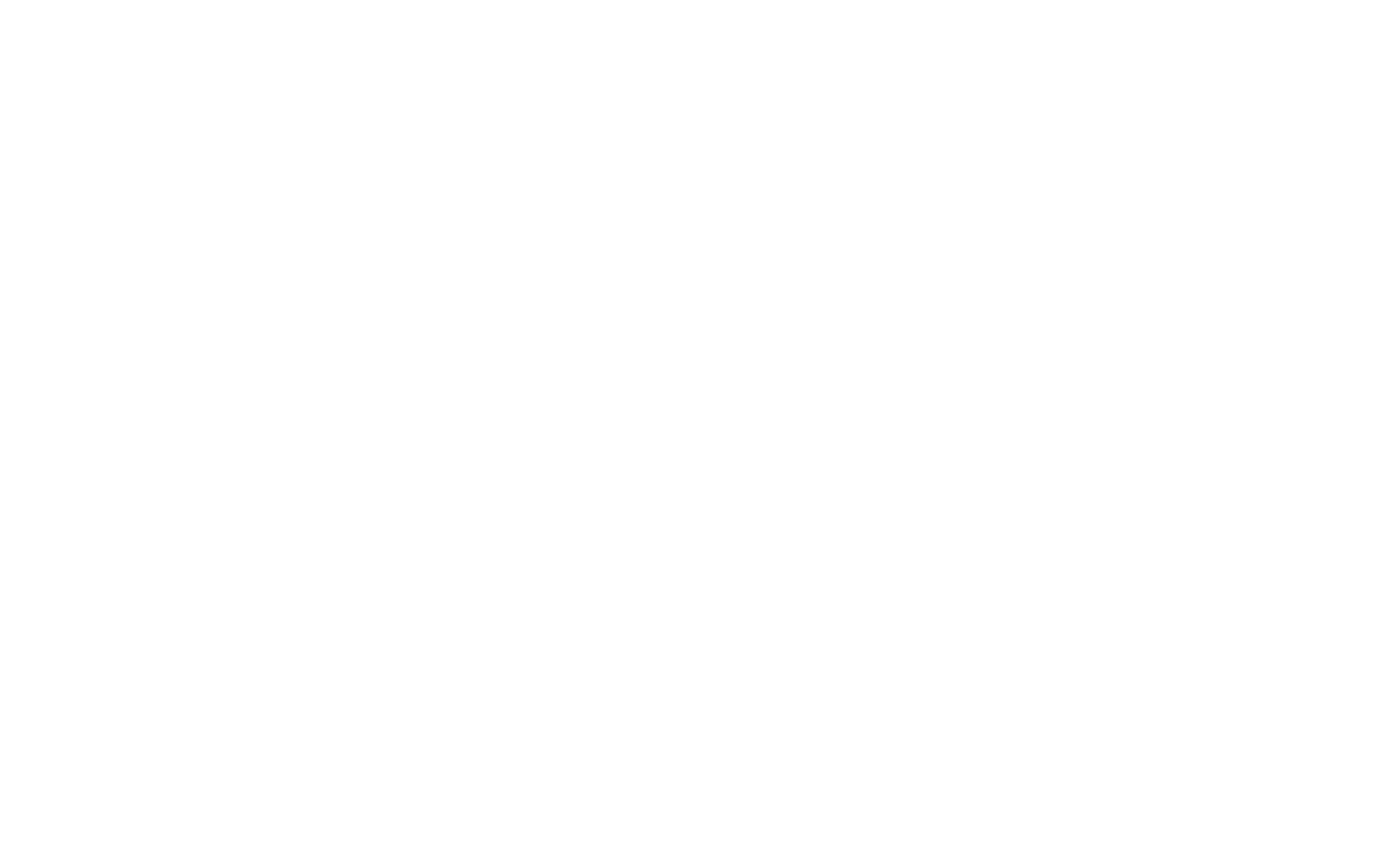### CONSEJO PROVINCIAL DE EDUCACION PAGINA: 7 JUNTA DE CLASIFICACION DE EDUCACION PRIMARIA FECHA DE EMISION:06/12/2021

# LISTADO DEFINITIVO DOCENTES TITULARES POR ESCUELA A¥O 2022.-

## ÚÄÄÄÄÄÄÄÄÄÄÄÄÄÄÄÄÄÄÄÄÄÄÄÄÄÄÄÄÄÄÄÄÄÄÄÄÄÄÄÄÄÄÄÄÄÄÄÄÄÄÄÄÄÄÄÄÄÄÄÄÄÄÄÄÄÄÄÄÄÄÄÄÄÄÄÄÄ¿ <sup>3</sup>Localidad: Rio Turbio **Establecimiento: ESCUELA N 60** 3 ÀÄÄÄÄÄÄÄÄÄÄÄÄÄÄÄÄÄÄÄÄÄÄÄÄÄÄÄÄÄÄÄÄÄÄÄÄÄÄÄÄÄÄÄÄÄÄÄÄÄÄÄÄÄÄÄÄÄÄÄÄÄÄÄÄÄÄÄÄÄÄÄÄÄÄÄÄÄÙ

 ----------------------------------------------------------------------------------------------------------------------------------------------------------------------------- Nro Apellido y Nombre Tit A.P. ---- SERVICIOS DOCENTES ----- Ant. Cult Resi. M.A. ATP O.T. PUBL ACTIVIDADES C.C. J.E. OTRO S.D.I Aldp PUNT. OBSERVAC. PREMIOS Ord M.A/E Vic Dir Sup S.T. Voc D.N. Asis Dict LOC PROV NA/IN GRAL. -----------------------------------------------------------------------------------------------------------------------------------------------------------------------------

| TOCONAS ROMAN        | $.60$ 0.30 | 3.00 | 10.00<br>0.10         | 0. 05         | 3.00 30.05 |
|----------------------|------------|------|-----------------------|---------------|------------|
| 2 LUJAN DELIA SIMONA | 3.40       | 3.00 | 10.00                 | -25<br>0. 10  | 3.00 29.75 |
| BANDA MARIA          | 4.20       | 3.00 | 10.00<br>0.30         | 0. 10         | 3.00 29.60 |
| CHOCOBAR REINA       | 4.40       | 3.00 | 10.00 0.30 0.<br>. 30 | - 75<br>0. 10 | 28.85      |
| 5 VI LLALBA VALERIA  | კ. 60      | 3.00 | 10.00 0.20            |               | 3.00 28.80 |
| TOLABA JUAN BENITO   | . 60 د     | 3.00 | 10.00                 | $0.50$ $0.40$ | 26.50      |
| FOLCO VI VI ANA      | 4.00       | 3.00 | 10.00<br>0.20         | 0. 10         | 26.30      |

|      |                           | LOC PROV NA/IN |  |  | GRAL.                                  | PUBL ACTIVIDADES C.C. J.E. OTRO S.D.I AI dp PUNT. OBSERVAC. PREMIOS |  |
|------|---------------------------|----------------|--|--|----------------------------------------|---------------------------------------------------------------------|--|
|      |                           |                |  |  |                                        |                                                                     |  |
| . 25 | 0.05<br>0.10<br>$\sim$ 10 |                |  |  | 3.00 30.05<br>3.00 29.75<br>2.00.20.10 |                                                                     |  |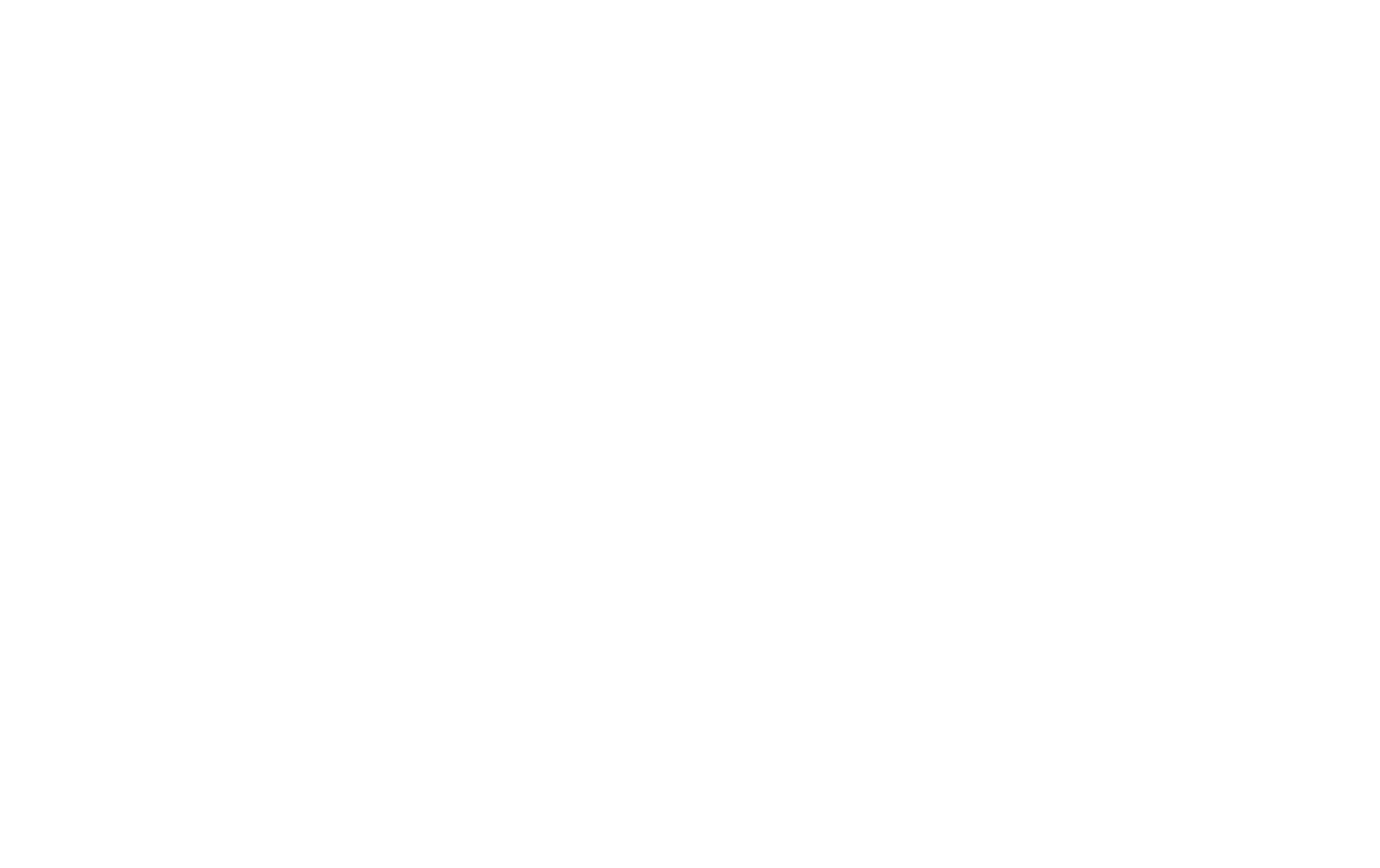### CONSEJO PROVINCIAL DE EDUCACION PAGINA: 8 JUNTA DE CLASIFICACION DE EDUCACION PRIMARIA FECHA DE EMISION:06/12/2021

## LISTADO DEFINITIVO DOCENTES TITULARES POR ESCUELA A¥O 2022.-

 ----------------------------------------------------------------------------------------------------------------------------------------------------------------------------- Nro Apellido y Nombre Tit A.P. ---- SERVICIOS DOCENTES ----- Ant. Cult Resi. M.A. ATP O.T. PUBL ACTIVIDADES C.C. J.E. OTRO S.D.I Aldp PUNT. OBSERVAC. PREMIOS Ord M.A/E Vic Dir Sup S.T. Voc D.N. Asis Dict LOC PROV NA/IN GRAL.

## ÚÄÄÄÄÄÄÄÄÄÄÄÄÄÄÄÄÄÄÄÄÄÄÄÄÄÄÄÄÄÄÄÄÄÄÄÄÄÄÄÄÄÄÄÄÄÄÄÄÄÄÄÄÄÄÄÄÄÄÄÄÄÄÄÄÄÄÄÄÄÄÄÄÄÄÄÄÄ¿ <sup>3</sup>Localidad:Rio Turbio **Establecimiento:ESCUELA N** 68 <sup>3</sup> ÀÄÄÄÄÄÄÄÄÄÄÄÄÄÄÄÄÄÄÄÄÄÄÄÄÄÄÄÄÄÄÄÄÄÄÄÄÄÄÄÄÄÄÄÄÄÄÄÄÄÄÄÄÄÄÄÄÄÄÄÄÄÄÄÄÄÄÄÄÄÄÄÄÄÄÄÄÄÙ

|                          |           | M.A/E Vic Dir Sup S.T. Voc D.N. Asis Dict                                              |                                |       |                      |      |      | LOC PROV NA/IN           | Nro Apellido y Nombre Tit A.P. ---- SERVICIOS DOCENTES ----- Ant. Cult Resi. M.A. ATP O.T. PUBL ACTIVIDADES C.C. J.E. OTRO S.D.I Aldp PUNT. OBSERVAC. PREMIOS<br>GRAL. |  |
|--------------------------|-----------|----------------------------------------------------------------------------------------|--------------------------------|-------|----------------------|------|------|--------------------------|------------------------------------------------------------------------------------------------------------------------------------------------------------------------|--|
|                          |           | MAESTROS DE A¥O EN CONDICIONES DE ACCEDER A LA VICEDIRECCION DE EGB 1 Y 2 <sup>3</sup> |                                |       |                      |      |      |                          |                                                                                                                                                                        |  |
| <b>GRENETHIER SILVIA</b> | 5.00      |                                                                                        | 3. OO                          |       | 10.00 1.00 0.30 1.00 |      |      | $0.20 \, 0.20$           | 3.00 32.70                                                                                                                                                             |  |
| 2 PAVEZ VERONICA         | . 20      |                                                                                        | 3.00 0.05 10.00 1.00 0.20 1.00 |       |                      |      |      | 0.35 0.10 0.15           | 3.00 32.05                                                                                                                                                             |  |
| 3 MOLINA SANDRA KARINA 9 | 4.80 0.30 |                                                                                        | 3. OO                          | 10.00 | 0.20                 | 1.00 | 0.25 |                          | $3.00$ $31.55$                                                                                                                                                         |  |
| 4 MARTINEZ MIRIAN        | 3.40      |                                                                                        | 3.00                           | 10.00 |                      |      |      | 0.50 0.15 0.35 0.20 1.20 | 3.00 30.80                                                                                                                                                             |  |
| 5 DIRIE ELBA BEATRIZ     | 5.40      |                                                                                        |                                | 10.00 |                      |      |      |                          | 3,00 30,50                                                                                                                                                             |  |

| <b>GRENETHIER SILVIA</b> | 5.00      | 3.00               | 10.00 1.00 0.30           |               | 1.00  | $0.20 \, 0.20$           | 3.00 32.70 |
|--------------------------|-----------|--------------------|---------------------------|---------------|-------|--------------------------|------------|
| 2 PAVEZ VERONI CA        | 4. 20     | 3.00 0.05 10.00 1. |                           | $.00 \, 0.20$ | 1.00  | $0.35$ $0.10$ $0.15$     | 3.00 32.05 |
| 3 MOLINA SANDRA KARINA   | 4.80 0.30 | 3.00               | 10.00                     | 0.20          | 1.00  | 0.25                     | 3.00 31.55 |
| 4 MARTINEZ MIRIAN        | 3.40      | 3.00               | 10.00                     |               |       | 0.50 0.15 0.35 0.20 1.20 | 3.00 30.80 |
| 5 DIRIE ELBA BEATRIZ     | 5.40      | 3.00               | 10.00                     |               |       |                          | 3.00 30.50 |
| 6 CAMPOS FRANCISCO       | 5.00      |                    | 3.00 0.10 10.00 0.10 0.10 |               | 1.00  | $0.80$ $0.30$            | 29.40      |
| VARGAS NADIA             | 3.00      | 3.00               | 10.00                     |               | 4. 00 | 0.10                     | 29.10      |
| 8 CANIZO SONIA FABIANA   | 3.40      | 3.00               | 10.00                     | 0.10          |       |                          | 3.00 28.50 |
| 9 MAMANI JUANA           | 5. 20     | 3.00               | 10.00                     | 0.10          |       | 0.05                     | 27.35      |